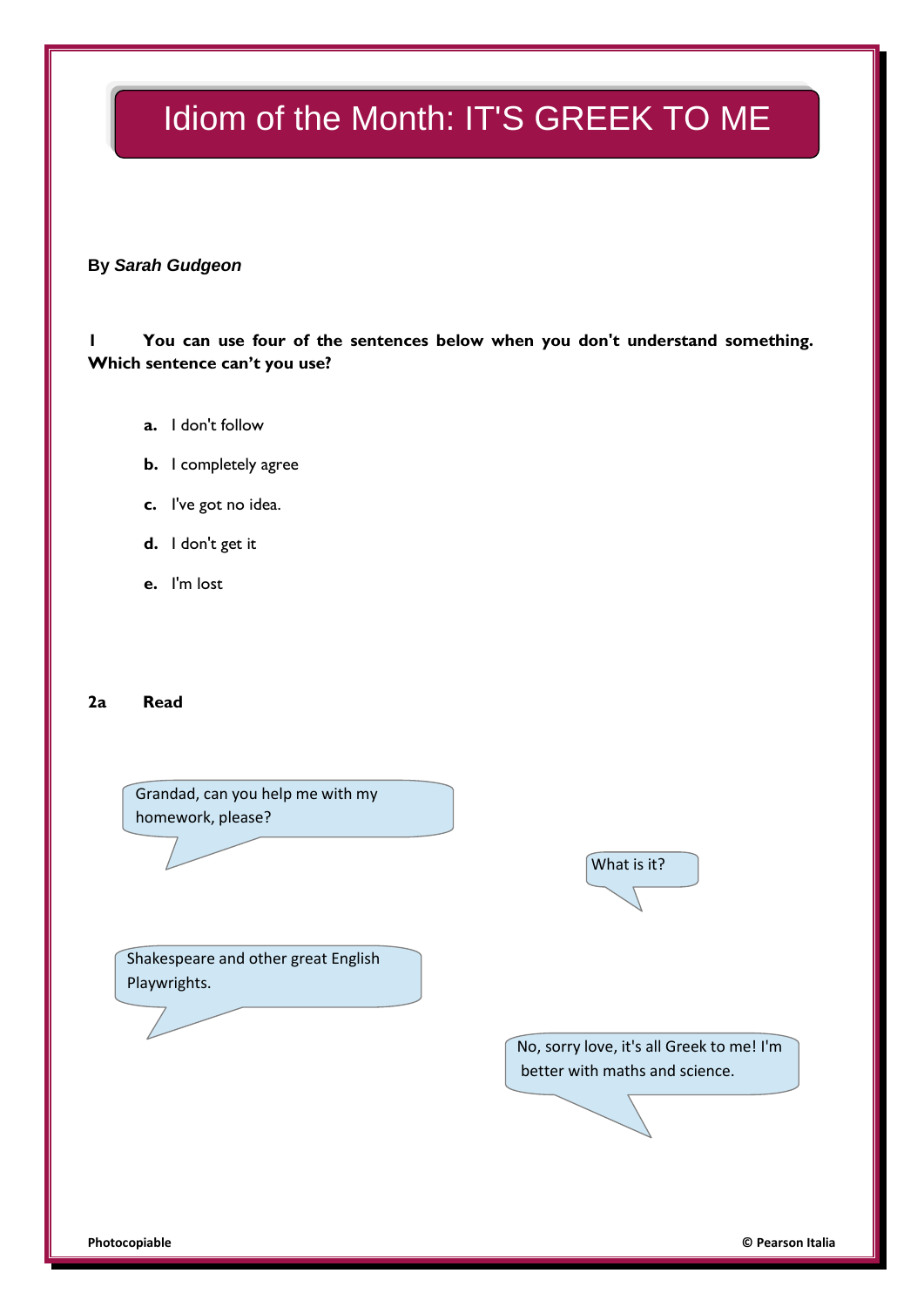### **2b Complete**

My mum doesn't understand my maths homework, she says it's all \_\_\_\_\_\_\_\_\_\_\_\_\_\_\_\_\_\_\_ to her.

### **3 Read these idioms from famous Shakespeare plays. Match each idiom to the correct meaning.**

- **a.** Mike **didn't sleep a wink** last night, he was so worried about his English literature exam.
- **b.** Going to university is not the **be all and end all**, you can get a job or travel instead.
- **c.** Frank **was in stitches;** Mark's joke was just so funny.
- **d.** The ghost stories my brother used to tell me **made my hair stand on end.**
- **e.** My mum **waited with bated breath** for me to read my exam results.
- **1.** the only good option
- **2.** waited nervously
- **3.** are very frightening
- **4.** didn't sleep at all
- **5.** laughed a lot

#### **4 Write**

My brother tells scary stories

That make my hair stand on \_\_\_\_\_

And drive my mum round the bend.

The music was loud all night

I didn't sleep a \_\_\_\_\_\_\_

And then it was morning in a blink.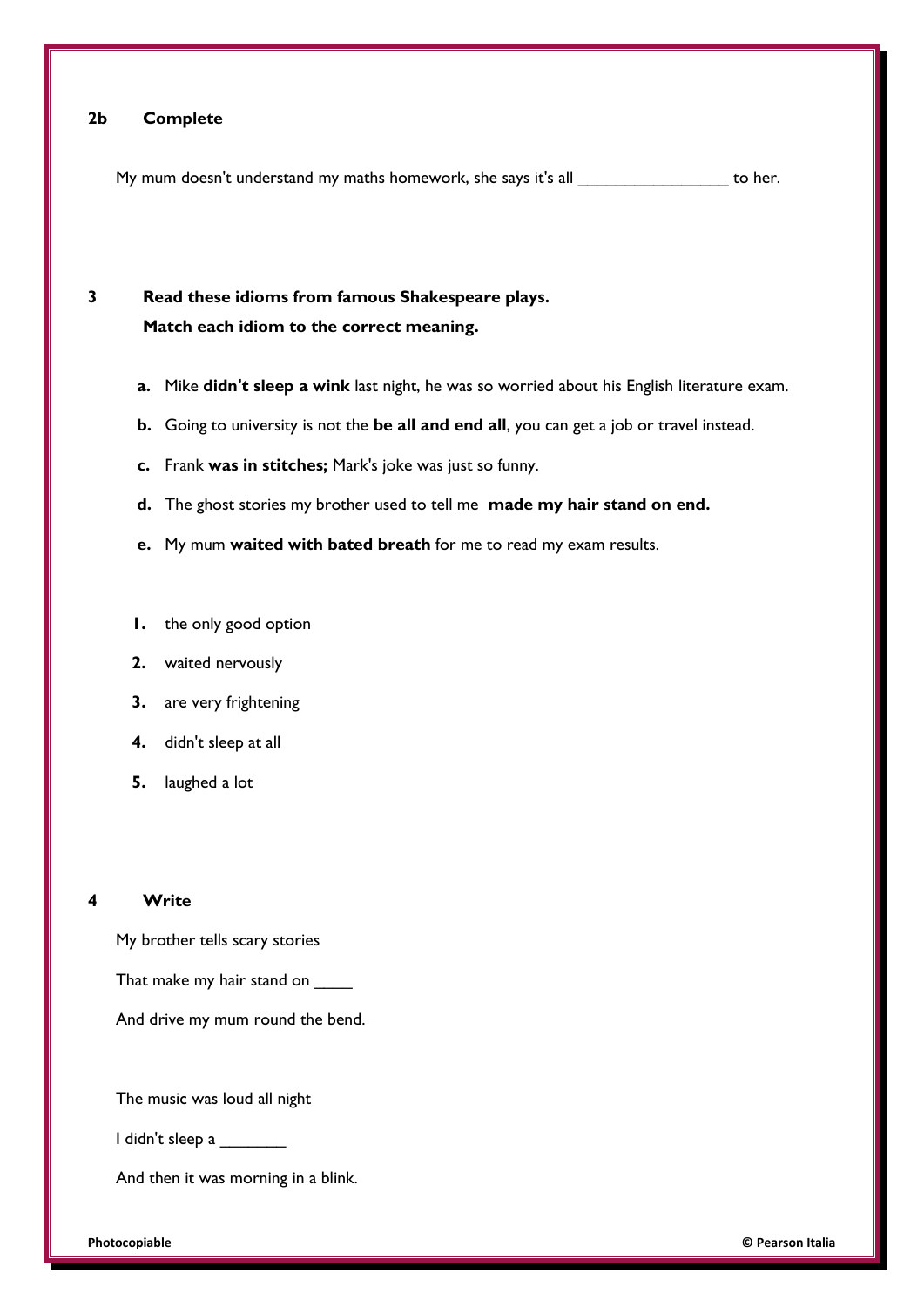Dad wants me to go to university

But for me it's not the be all and end \_\_\_\_\_

I'd rather party and have a ball!

When I watch my favourite TV comedy

I'm always in \_\_\_\_\_\_\_\_

I love watching it at Richie's.

The postman delivered the envelope

We all waited with bated \_\_\_\_\_\_\_\_

To hear the news from cousin Beth.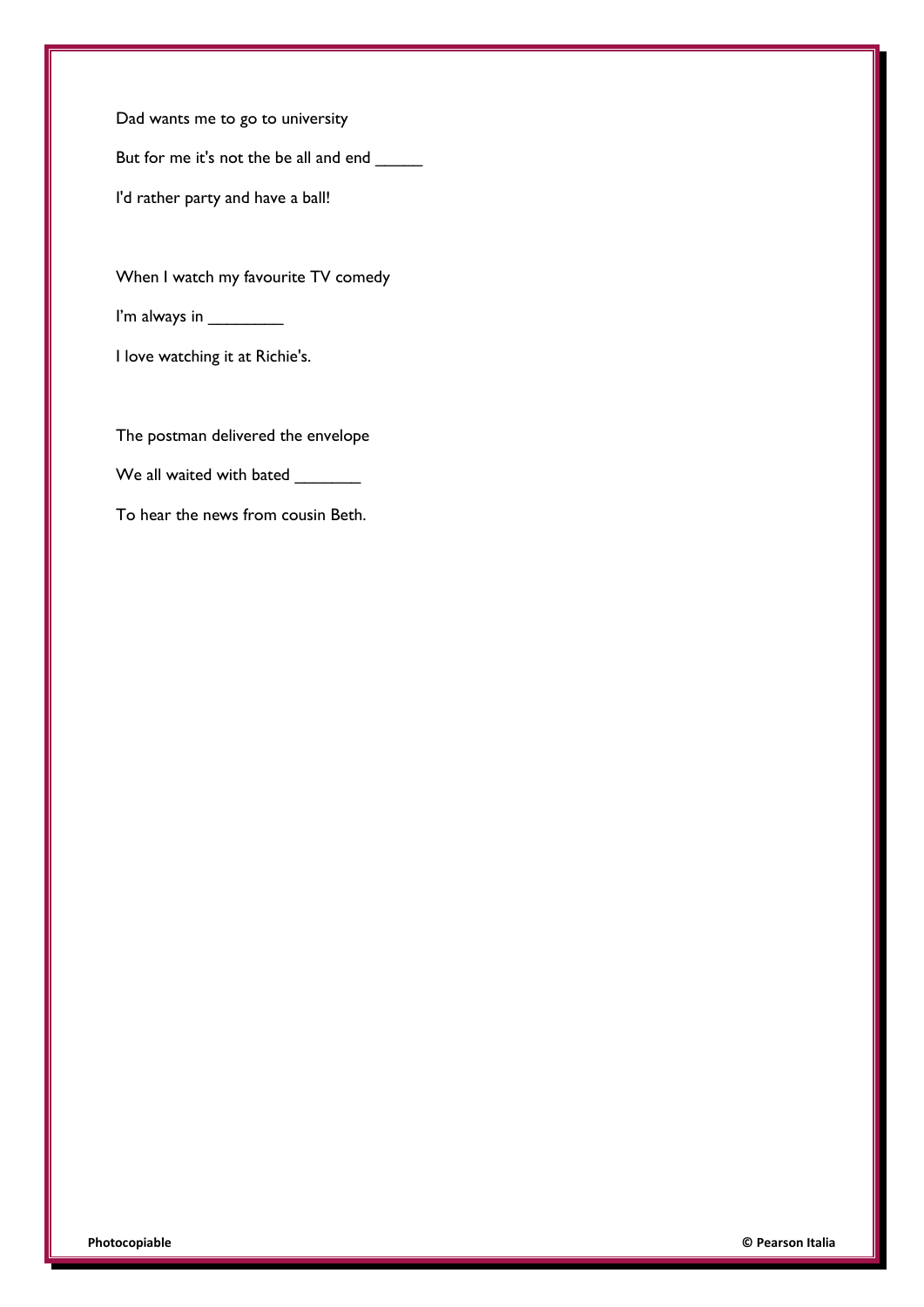## Teachers notes

### **By** *Sarah Gudgeon*

### **1 Which sentence can't you use**

I completely agree'

### **2b Complete**

My mum doesn't understand my maths homework- she says it's all Greek to herto her.

### **3 Match each idiom to the correct meaning..**

Before you give students the answers see if they can guess which play each idiom is from.

- **a. 2** Cymbeline
- **b. 1** Macbeth
- **c. 5** Twelfth Night
- **d. 3** Hamlet
- **e. 4** The Merchant of Venice

### **4 Write.**

Pre-teach / check some other colloquial language before asking students to complete the rhymes

drive someone round the bend  $=$  make them crazy

in a blink  $=$  very quickly

have a ball  $=$  have a good time